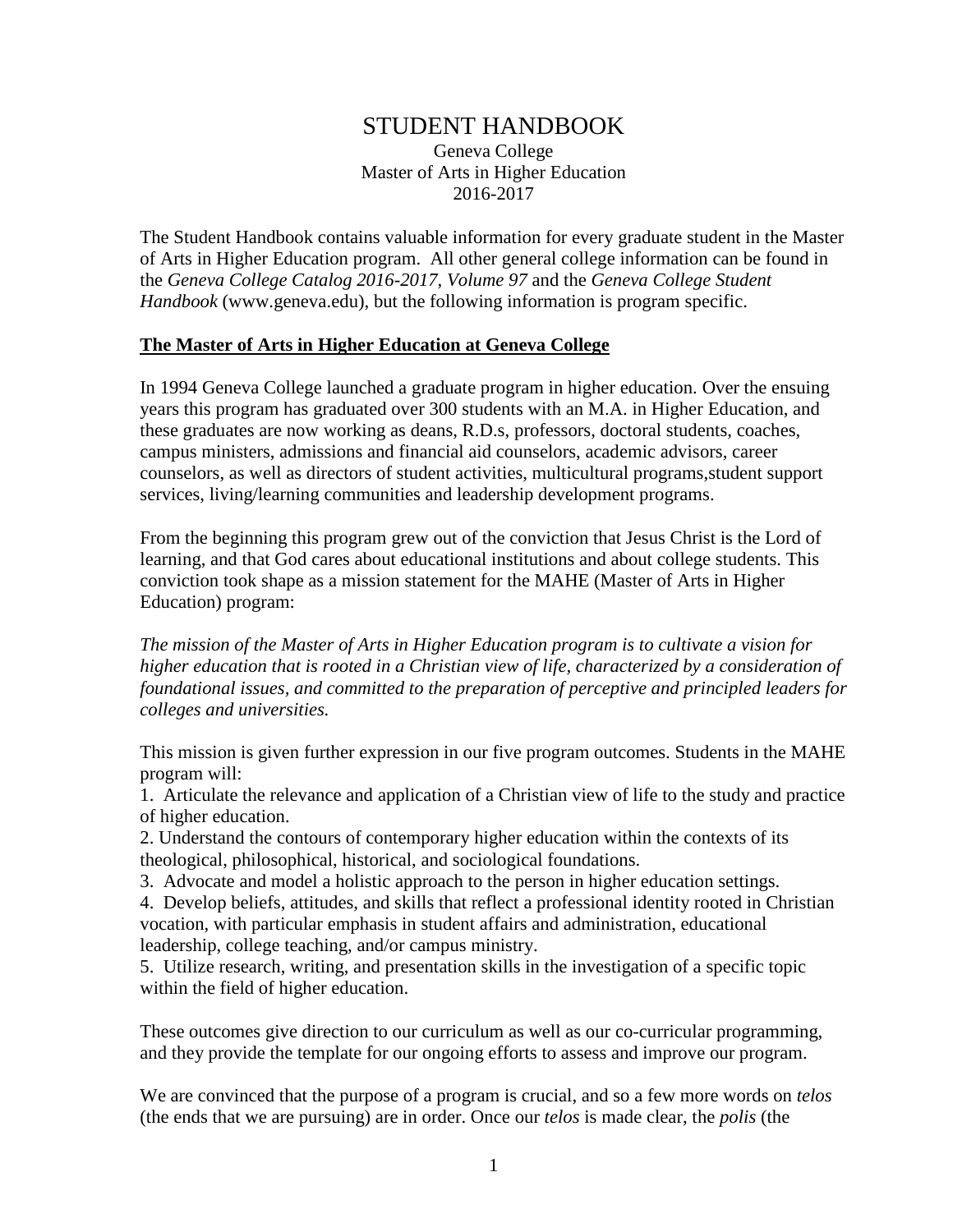community that will pursue the telos together) and *ethos* (the spirit with which we will work) of our program will be described as well, for these are also essential ingredients in every dynamic program.

The first aim of our program is to see that our graduate students are transformed. We don't aim simply to provide students with a degree or with professional/technical skills; we aim more deeply at the transformation of identity and perspective. We want our graduate students to come to see themselves as servants of students and institutions and as institutional leaders. We want them to develop a deep understanding of institutions and students and learning. That that end we have constructed what we call a foundations approach that is intended to provide a wide-angle and multi-layered view of our field. We also want our graduate students to understand a Christian perspective for work in our profession, and so we work hard throughout our program on what has been called *the integration of faith and learning.* 

We don't simply have the transformation of graduate students in view. We want these professionals and graduate students to come to see that their own role on campus is a transformational one as well. We want them to be prepared to nurture and challenge college students, to serve and lead in their particular division, and to consider theories and practices in our field through the lens of Christian faith. In other words, we aim to educate future leaders for service in this profession. We hope that some of our program grads will even be engaged in the kind of reflection on theory and practice that can lead to new theories, new programs, and the work of institutional renewal.

The kind of transformation that we have in view seldom takes place as a solo project of selfimprovement. It generally takes place in a communal context in the midst of engaged peers, active collaboration, and wise mentoring. In other words, *polis* is crucial. Without a vital learning community transformation is unlikely. Throughout the years of our program we have witnessed particular cohorts of students that have enjoyed the benefits of a vital learning community. There is not a clear formula for community success, but there are several guiding principles that seem to give real community a chance.

- 1. Recruit motivated graduate students.
- 2. Equip talented faculty and mentors.
- 3. Share a common vision and a robust work ethic.
- 4. Develop attentive concern and respect for one another.
- 5. Take on challenges of substance that benefit others.
- 6. Engage difficult topics and deep challenges with courage and curiosity.
- 7. Celebrate, appreciate, integrate, evaluate, and cultivate—let the full life of a learning community take root!

We make no attempt to deliver this program without the power of *polis.* Other programs offer traditional curricula in which different students come together for different courses. Those students often move through such programs on their own, and consequently transformation is unlikely. Other programs are offered wholly online. We don't doubt that certain things can be learned through online programs; we are simply not convinced that deep transformation takes place in this way. We work at developing learning communities in two primary ways through a cohort approach and through an institute approach. At the beginning of each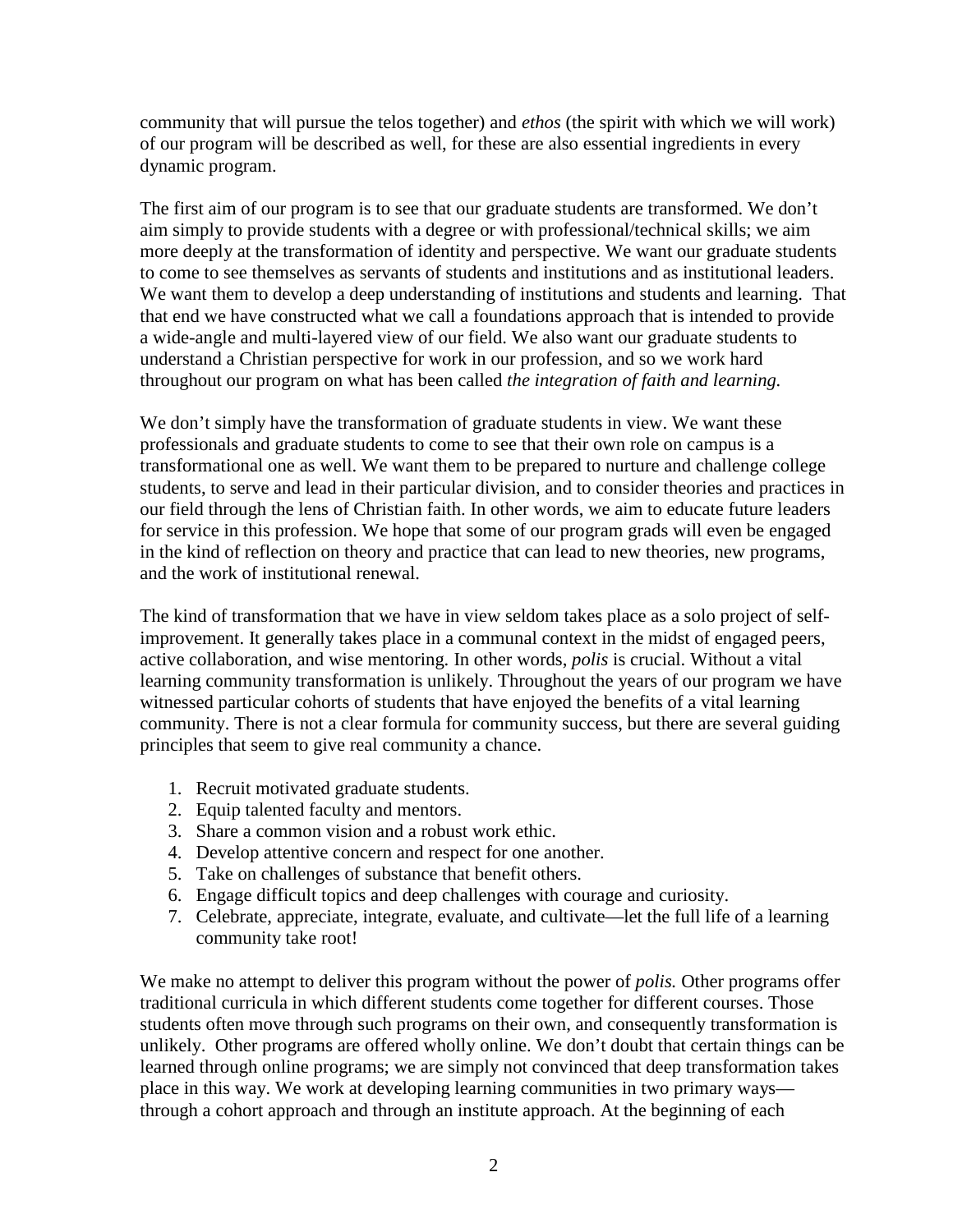academic year a new MAHE cohort is launched on Geneva's campus. We look for ideal candidates to commit two years to moving through the curriculum of our program together. Two cohorts are working and studying on campus during each academic year, and some effort is made to bring those two cohorts together to form a larger graduate community. We also love to see the kind of community that takes shape during our Summer Institute when professionals from across the country come to Geneva's campus for two weeks of class and relationship building. We hope that the relationships that are built during Summer Institute will help to sustain the work that is done to complete summer coursework during the academic year. We use the online technology to complete the four courses that can be taken during Summer Institute. This doesn't quite fit our ideal pedagogy of presence, but it does enable those who are working as full time professionals to pursue their degree in a rich relational way while still enjoying the benefits of full-time employment.

Clear purpose and a vital community are not enough. There is another crucial ingredient that is necessary if learning is going to go deep and lead to lasting transformation. Each student must display the curiosity and discipline that drives learning. If a student is simply chasing the degree, or if that student's real interest lies elsewhere, then that student will not likely experience transformation. In fact, that student also creates drag that hampers the advances of the learning community. It is not too difficult to gain access to a graduate program and even to "succeed" in it without ever really experiencing life as a graduate student. Good graduate students are learners, and they shape their lives around opportunities to learn. They learn from their required courses, to be sure, but motivated graduate students read beyond required texts, and they discuss new learnings with other grad students over lunch. They spend time in the library with journals in their field. They attend professional conferences and workshops. They look to learn through their own professional experiences, and often even seek out additional opportunities to learn while serving on a special project or committee.

When individuals display this kind of work ethic (we could call this a learning ethic), it is contagious. Once a critical mass of students catches this contagion of curiosity, then an *ethos*  begins to shape the life of the *polis.* An ethos is a culture, a pattern of practices and relationships. A strong ethos requires a powerful heart, something right at the center of the community that is pumping life into the community. We don't think that "education for upward mobility" is the heart that can sustain a vital learning community. We think that the real *telos* and *polis* and *ethos* come from Jesus Christ. He is the Lord of learning, the source of all wisdom and knowledge. Ideally we want the love of Jesus Christ to be the heart of all of our learning, all of our programming, and all of our relationships.

#### **Program Admissions**

In order to gain admission into the Master of Arts in Higher Education at Geneva College, a student must meet the following three criteria and submit a complete admissions packet described below. Applicants to the MAHE program must have

- at least a 3.0 GPA from an accredited baccalaureate institution
- undergraduate or post graduation experience in some form of residence life work, campus leadership, or campus ministry
- a strong commitment to work in the field of higher education serving college students and educational institutions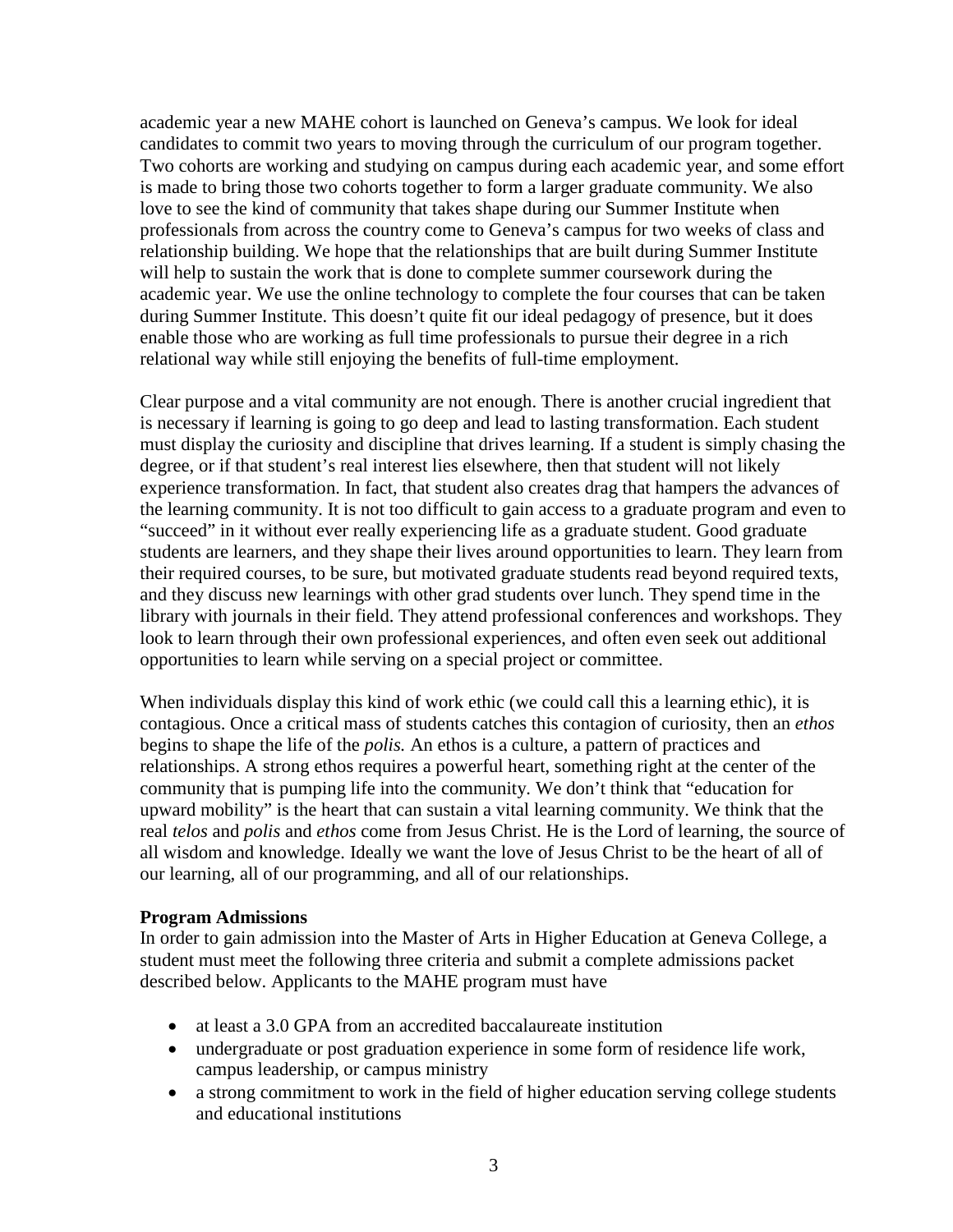The application packet should be assembled by the student and posted complete to The Master of Arts in Higher Education Program, Geneva College, 3200 College Avenue, Beaver Falls, Pa 15010.

It must include the following:

- 1. A completed application form (which can be found at www.geneva.edu)
- 2. One brief essay of about 500 words or less in length that details the motivation for applying to the program.
- 3. An academic paper that is at least 5 pages long and includes some form of academic citation.
- 4. Three reference letters—these letters can be written by a professor, a supervisor, or some other professional source.

At the present time we do not require submission of GRE, MAT, or a score from another standardized test.

**Curriculum –** Foundations and Elective Cores

Foundations Core (30 hours)

HED 501: Foundations of Learning and Knowledge 3

HED 502: Historical Foundations of Higher Education 3

HED 503: College Students in America 3

HED 504: Foundations of Higher Education 3

HED 505: The Higher Education Professional 3

5HED 510: College Student Success 3

HED 517: Capstone in Higher Education 3

HED 521: Leadership and Change 3

HED 515: Foundations of Educational Research 3

Plus one of the following:

HED 531: Foundations of Campus Diversity 3

HED 532: Comparative Higher Education 3

Elective Courses (6 hours)

HED 508: Sociological Foundations of Higher Education 3

HED 511: Residence Life 3

HED 513: Counseling and Advisement 3

HED 514: Contemporary Trends in Higher Education 3

HED 523: Legal Issues in Higher Education 3

HED 532: Comparative Higher Education 3

HED 534: Assessment and Retention 3

HED 540: Vocation of Teacher 3

HED 591: Gender and Higher Education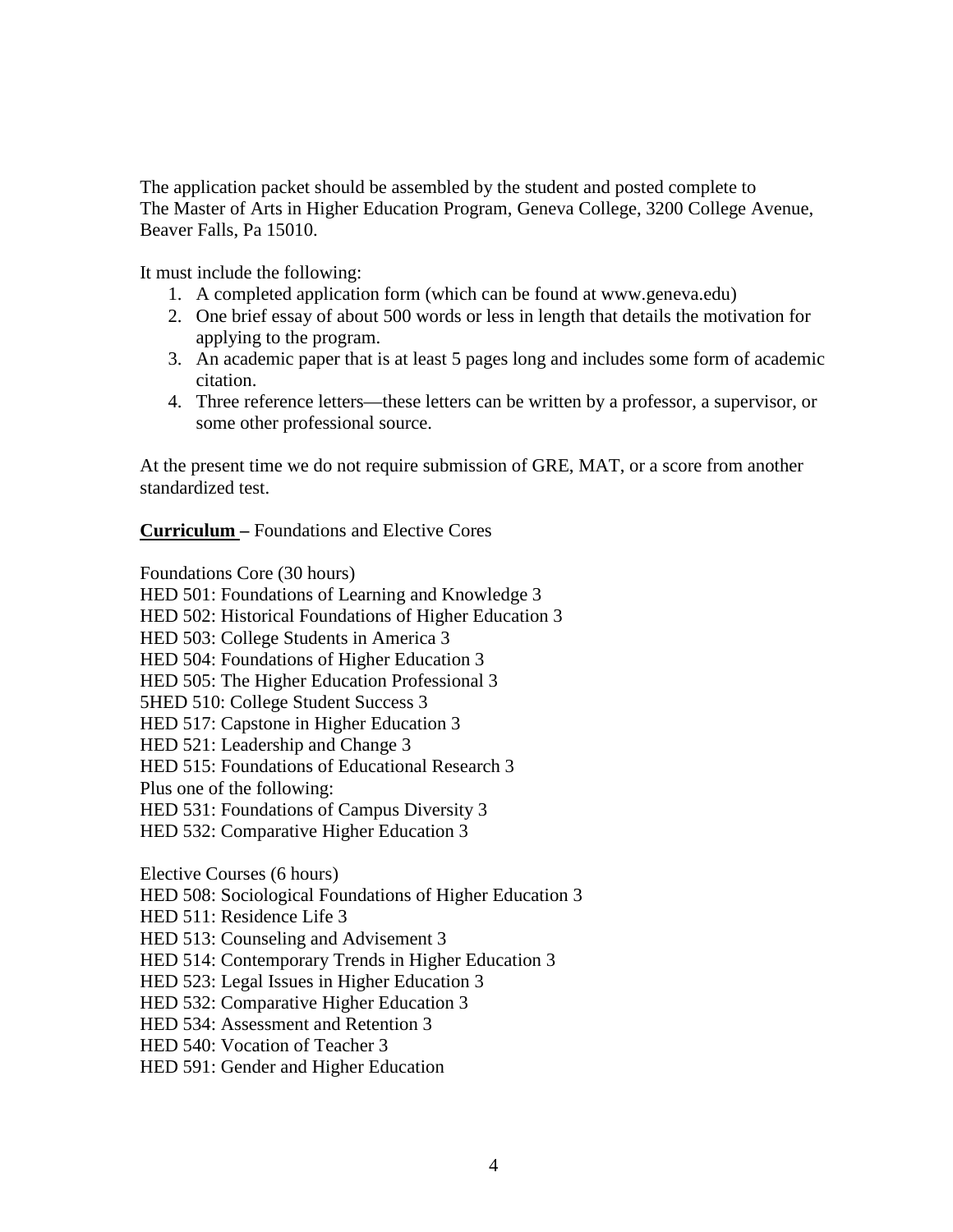### **Course Descriptions**

HED 501 Foundations of Learning and Knowledge (3) This course explores the major philosophic systems that have functioned as foundations for western higher education, and investigates the interplay of theories of knowing and models of learning in the context of higher education. In either case, it pays special attention to the use of biblical categories to analyze and to direct the discussion toward the development of normative and practical alternatives for higher education.

HED 502 Historical Foundations of Higher Education (3) This course provides a general overview of the historical development of American colleges and universities, beginning with the colonial period and continuing through the current scene. The course will also explore the interplay of Christian faith with the historical development of American higher education.

HED 503 College Students in America (3) This course offers a comprehensive overview of American college students. More specifically, it provides a multifaceted profile of who is currently in college. The course also examines and critiques major human development theories that attempt to explain students' development. In this context, the course considers the feasibility of a Christian theory of students' development during the college years.

HED 504 Foundations of Higher Education (3) This course is designed to introduce students to what might be called the worldviews that shape and have shaped the academy. More specifically, students will uncover and analyze underlying assumptions, perspectives, and practices that are present in American higher education historically and presently. Students will also be introduced to a biblical worldview as a framework for examining other worldviews that are currently operating in the American academy.

HED 505 The Higher Education Professional (3) This course examines the concepts of vocation, work, and faith commitment particularly as they take shape within the context of higher education. We will discuss biblical and theological perspectives on vocation and work in an effort to assess their merit and relevance for professional and personal life. In addition, we will consider the issue of leadership and its relationship to personal and professional development.

HED 510 College Student Success (3) Since national six-year college graduation rates hover at approximately 50%, it seems reasonable to inquire about the extent to which the American colleges and universities are effectively promoting student success in college. This course takes on this "problem" by examining research and literature about college student success to identify particular policies, programs, and practices that promote students' success in American higher education.

HED 515 Foundations of Educational Research (3) This course is intended to provide an introduction to various research design and methodology skills that are relevant to educational research. We will also examine the nature of the research process as well as the roles of researcher. Our hope is that students will become both more proficient and more accustomed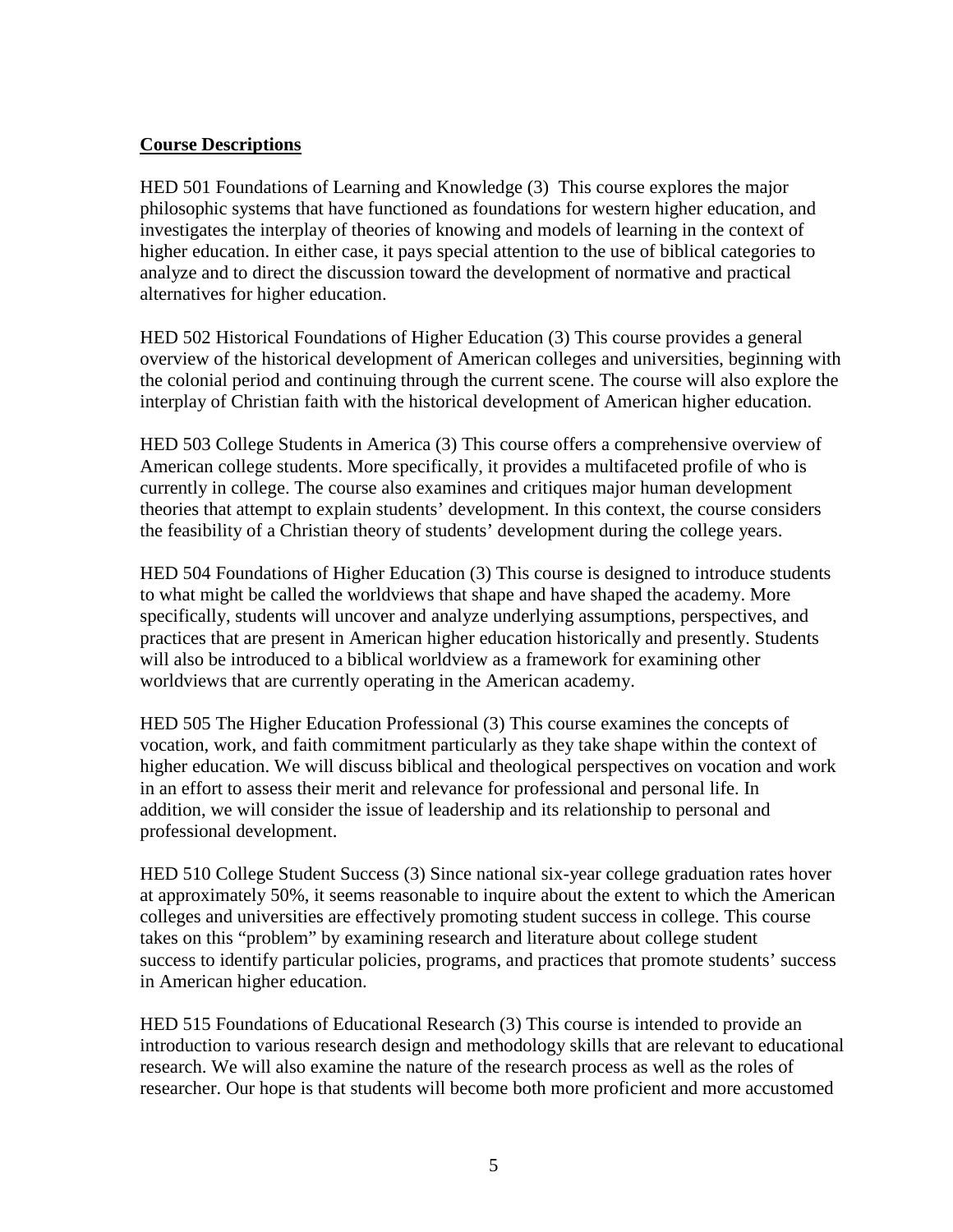to understanding, valuing, and interpreting educational research as well as designing, conducting, and presenting effective research.

HED 517 Capstone in Higher Education (3) As a capstone course, this course is intended to provide integration, cohesion, and summary to the entire course of study. We will revisit and reflect upon the foundational hopes of the program for student learning. Likewise, students will complete a culminating project that illustrates their interests, knowledge, and proficiencies within the field of higher education.

HED 521 Leadership and Change (3) This course examines literature and research on leadership planning and practice in American colleges and universities, particularly in the context of addressing macro (societal) and micro (organizational) change effectively. In so doing, we will attempt to evaluate ways in which a Christian perspective may provide understanding, critique and direction to academic leadership in response to changing landscapes.

HED 531 Foundations of Campus Diversity (3) This course will explore the complex issues facing university and college professionals when addressing diversity and multiculturalism. We will examine the development of dominant and dominated cultures in the United States and how an increased understanding in these regards might shape how higher education professionals do their work. A Christian perspective will ground and shape the dialogue with special attention to how Christians have attempted to address issues of diversity in the past. Distinctions will be made between individual and institutional diversity challenges, and we will examine specific policies in various areas of the academy. Specific attention will be given to dialogue on issues of gender, class, race, and religious affiliation.

HED 532 Comparative Higher Education (3) This course studies the higher education systems of selected other countries in an effort to understand such systems on their own terms, as well as to utilize the higher education systems of other countries as a lens through which to understand the American system more clearly. This course will involve travel to selected countries to explore their higher educational policies, practices, and people first-hand while also examining relevant literature and research about each respectively.

#### **Elective Courses**

HED 508 Sociological Foundations of Higher Education (3) This course examines various contexts in which American higher education currently operates. We will explore macro contexts that focus on higher education systems and include issues such as classification taxonomies, institutional diversity, accountability, governance, and society's investment. We will also examine micro contexts that focus on colleges as organizations and include issues such as institutional missions and values, leadership, decision-making, and organizational change. Understanding larger and smaller contexts ostensibly offers significant insight into how to function more effectively in the academy.

HED 511 Residence Life (3) This course examines the development of residence life in American higher education. It will explore theoretical issues such as residence life as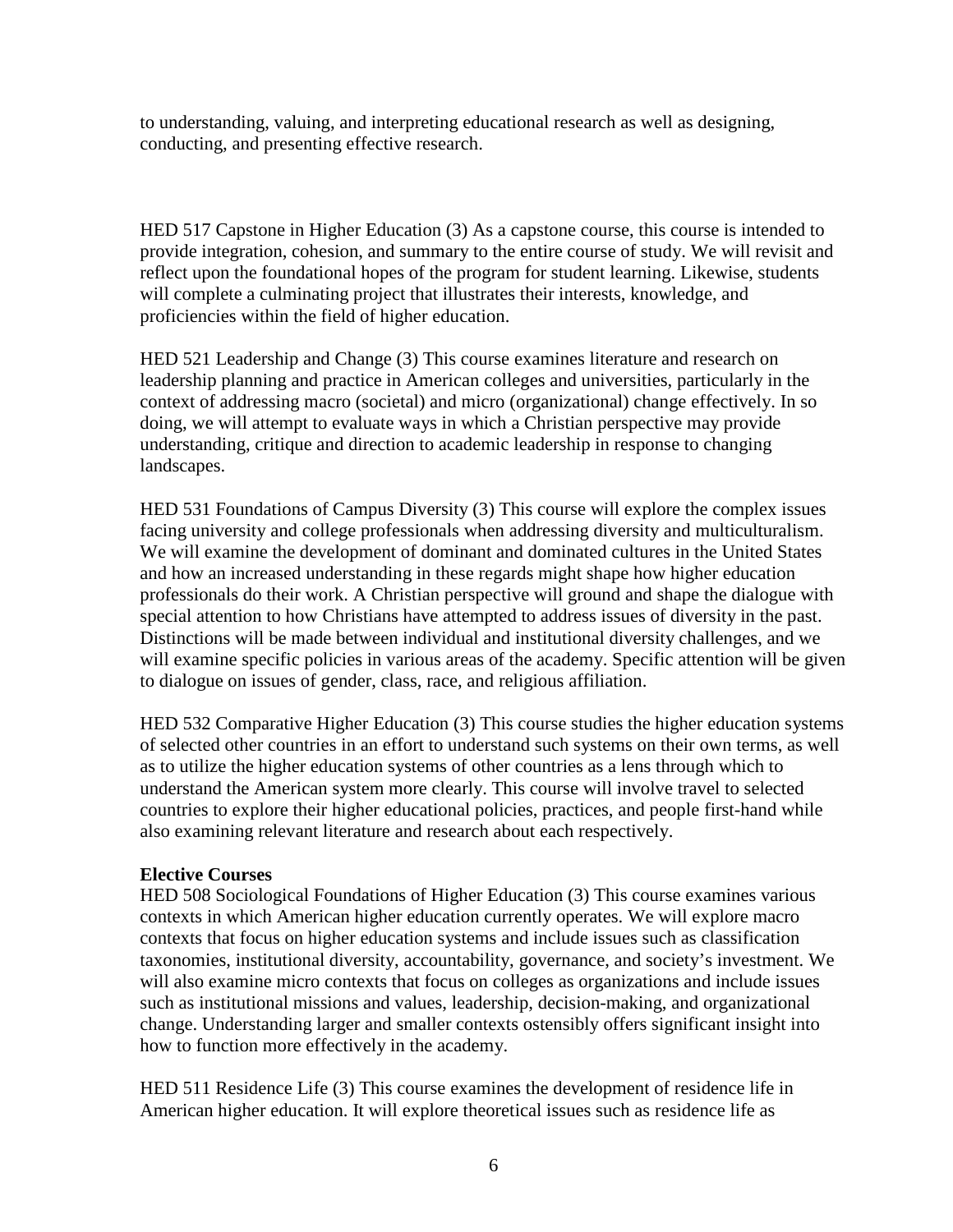education, as well as more functional issues such as staffing and supervision, program development and assessment, architectural design, and addressing relevant personal and structural problems. The course emphasizes translating theoretical understanding into practical initiatives to enhance student learning.

HED 513 Foundations of Counseling and Advisement (3) This course is designed to provide a working knowledge of the theories, concepts and competencies necessary for students interested in pursuing a career in student affairs/higher education. In keeping with a scholar/practitioner focus, this course will provide theoretical underpinnings and practical tools associated with counseling, advising and mentoring college students including professional association guidance and standards, developing communities of care and a mentoring culture, emergency and crisis response, legal and ethical concerns, counseling diverse populations, counseling for life-calling, and academic advising.

HED 514 Contemporary Trends in Higher Education (3) Though this course will be offered relatively infrequently or on special occasions, it provides an opportunity to examine specific topics in contemporary higher education such as technology, college costs, student preparedness, non-traditional learning models, innovative pedagogy and the like. As such, the course offers a means to examine powerful developments and trends in the academy of which professionals must be apprised and for which discernment is critical.

HED 523 Legal Issues in Higher Education (3) This course will discuss current policies and legal concepts possible legal concerns that may arise in a variety of professional settings. Students will have the opportunity to weigh and balance the sometimes competing rights and responsibilities of institutions, staff, and students through lecture, discussion and case studies.

HED 534 Assessment and Retention (3) This course examines the roles, theories and practices of assessment and retention in American higher education. We will introduce students to factors that contribute to effective assessment and retention practices, implementation strategies and models, and various resources that provide continuing information and insight. We will also evaluate ways in which a Christian perspective may provide understanding, critique, and direction to assessment and retention conversations.

HED 540 The Vocation of Teacher (3) In this course, students examine various aspects of the college professorate in contemporary academe. Students will discuss and critique particular demographic descriptors of the academic profession and the numerous roles that faculty members fulfill. In addition, students will be challenged to bring Christian criteria to bear on the nature and expression of the academic calling.

HED 591 Gender and Higher Education (3) This course will examine higher Education research to explore how college environments shape men, women, and transgender students; attention is given to the experience of campus leaders. Higher Education (faith-based, public and private) initiatives and programs to address disparities will be reviewed as well as practical steps practitioners can implement within their daily work.

## **Program Delivery and Registration**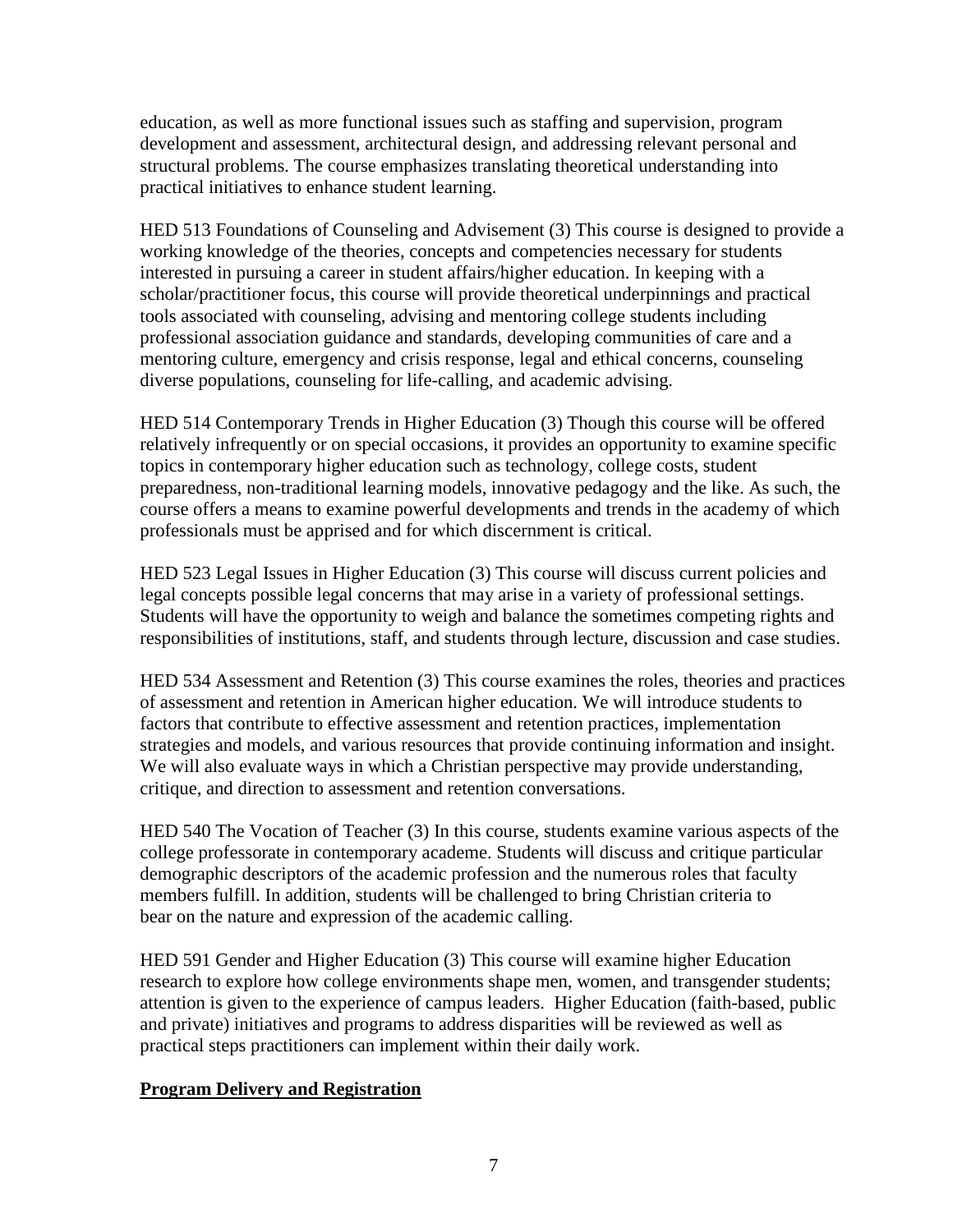The MAHE program can be pursued in the following formats depending on a student's time and commitments.

In the **accelerated program** students earn degrees by taking core classes once a week at Geneva over a continuous 20-month period, beginning each fall. A one-week break often follows each course and two longer breaks occur at the Christmas holidays and in the summer respectively. Students typically complete elective courses by enrolling in one of the Institute programs. Most students in the accelerated program hold graduate assistantships at Geneva or nearby colleges/universities.

This program also has a 600-hour contextualized learning requirement which is fulfilled through graduate assistantships. Geneva College provides a variety of graduate assistant (GA) positions for students who are enrolled in our program. These positions are designed to require 20 hours of service each week for four consecutive 15-week semesters. A few of the GA positions require an extra week or two of service, and those positions are compensated accordingly. For those holding a GA position, program tuition is reduced by roughly one third. A stipend of \$5,100 per year is also awarded.

Prospective students must apply and interview for these GA positions. Each year a variety of positions come open—residence hall director, student services, multicultural programs, study abroad, assistant coach, student ministries, community service, and several other support and TA positions. It certainly helps if you have some related experience going into these interviews, but we also understand that many prospective students are looking for the experience of first employment in the field. Job descriptions of the various positions that will be open the following year will be made available in March and interviews will be conducted on campus sometime early in April.

The GA program fulfills two primary purposes: 1) it is real professional service for the particular department or office, and 2) it is an educational opportunity for the graduate student. We want our graduate students to contribute productively according to their assigned duties, to attend staff meetings, to engage in collegial interaction in their own office and between departments of the college, to seek supervisory feedback and constructive criticism, and to volunteer for additional opportunities to advance the aims of their department. We expect our GAs to dress professionally for work, to be punctual for office hours and appointments, and to attend meetings with pen, notepad, calendar, and agenda or relevant documents in hand. We expect them to be teachable and humble, to seek accountability and guidance, and to display respect to supervisors, staff, peers, and students. Practicing this kind of professional comportment will pay dividends throughout your career. We count this as an important part of the learning that comes through the GA role.

There are other ways in which we intend for this experience to function as a learning opportunity for each GA. Not only will it happen through responsibly dispatching job duties and through collegial engagement in the life of your department, it will also happen through formal supervision and mentoring. Each GA will have at least two formal meetings with his or her supervisor each semester (forms are provided by the MAHE office for these meetings). This will provide a more formal job review experience. Hopefully, there will be plenty of other opportunities for more informal mentoring and feedback as well. We encourage GA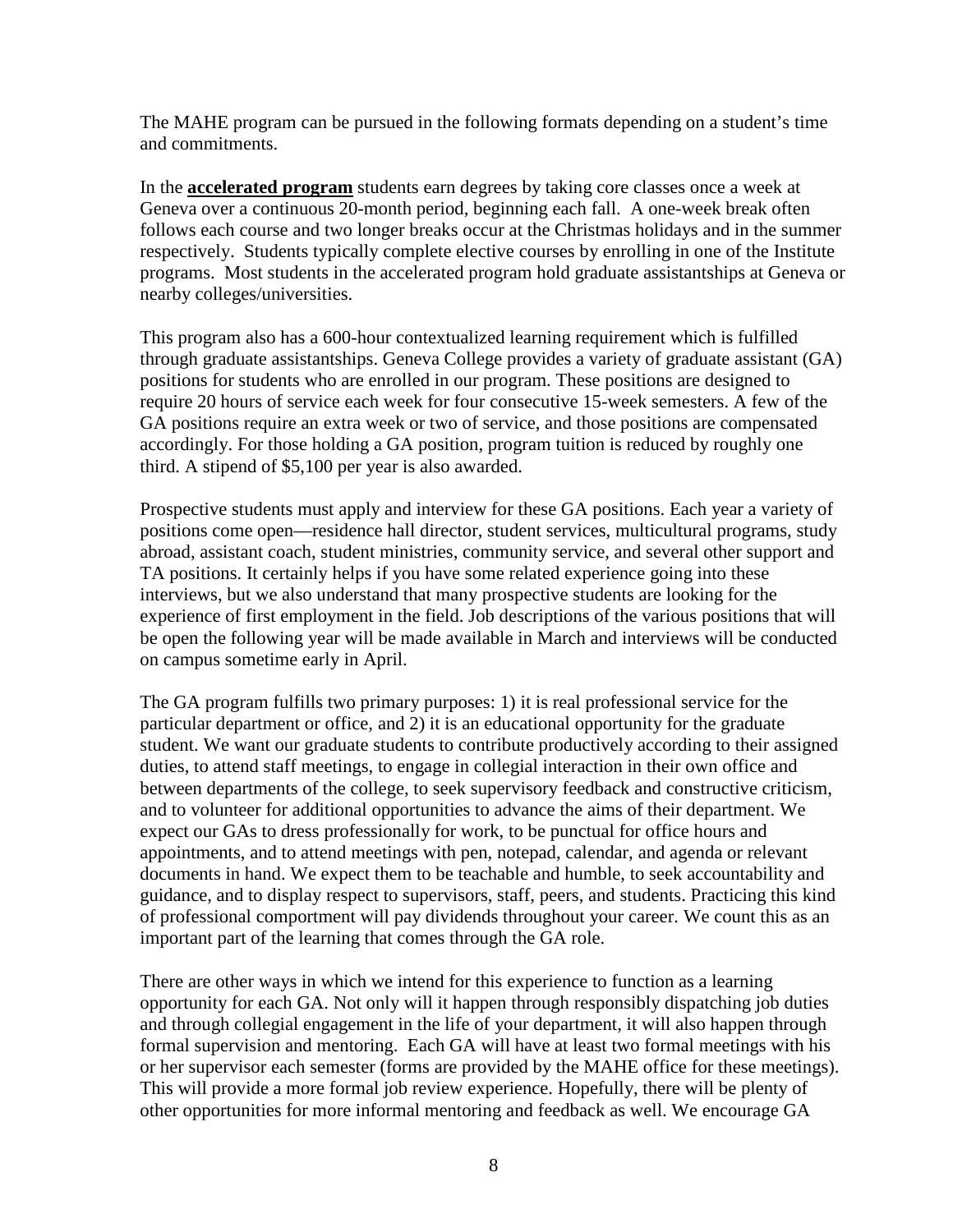supervisors and the GAs themselves to keep on the lookout for other opportunities for professional development and personal growth. Hopefully those of you that are not working as GAs are learning these same lessons in your place of employment.

The supervisor will work with the GA to ensure that their workload remains at twenty hours per week. It would not be unusual for a GA to volunteer for an additional assignment that might add an addition two to four hours of work each week, as long as that assignment was the voluntary choice of the GA and affords good opportunities for growth. We want all GAs to view the other 20-24 hours of their work week as fully committed to the more formal roles of graduate education—time in class, reading in and beyond the curriculum, journaling, completing essays and papers, engaging in field-focused discussions with other graduate students and higher education leaders. Graduate assistants will be responsible for tracking their hours through an online form distributed to them from the Human Resources office. Students should make sure to keep their hours updated regularly; completed time logs are due at the end of each semester.

A cursory review of David Kolb's learning cycle might be helpful for GAs and for supervisors as they consider together how to boost this work experience into a learning experience. Kolb is clear that experience itself is not learning. In fact, encountering new ideas is hardly learning either. For learning to go deep and to take root, Kolb believes that the learner must attend to the following four modalities—experiencing, reflecting, theorizing, and experimenting. Good learning can actually begin at any stage—in the experience, in reflection, in the academic ideas of a textbook, or in the trial and error of programming. His main point, however, is this—good learning runs the cycle. It includes hands on experience; it includes the wondering and questioning and sharing of reflection; ideally that reflection takes shape as a theory, or is informed by a theory about what is really important, what is really going on; and the cycle is complete when this accrued wisdom is put into action somehow—as a program, as a curriculum, as a series of workshops or a training session, or even as a series of conversations to test out a new hypothesis about student engagement or racial reconciliation or peer counseling. Kolb's theory suggests interesting challenges for GAs, for their supervisors, and for MAHE faculty and staff.

- 1. Can we provide the kinds of experiences for our students that are ideal for learning?
- 2. Will we encourage the kind of reflection that begins to turn experience into learning?
- 3. How can students begin to connect learning "on the job" to learning "from the classroom"?
- 4. Will our GAs rise to the challenge of creating and exploring new insights as they work with students or as they work on new programs?

Kolb provides one model of learning, and we think it is a pretty good one. Attention to this model should help us to focus on the second aim of the GA program—student learning. It should also help us with the first aim of the GA program—real professional service that revitalizes the work that is taking place in various offices across campus.

The **Institutes program** allows students to pursue a master's degree without having to leave their current position. Institutes are offered in June and early January. Students can take either one or two courses per week at the two-week Summer Institute. At Winter Institute students can take one course offered in early January. Readings, assignments, and ongoing conversations are undertaken during the semester or semesters following each Institute.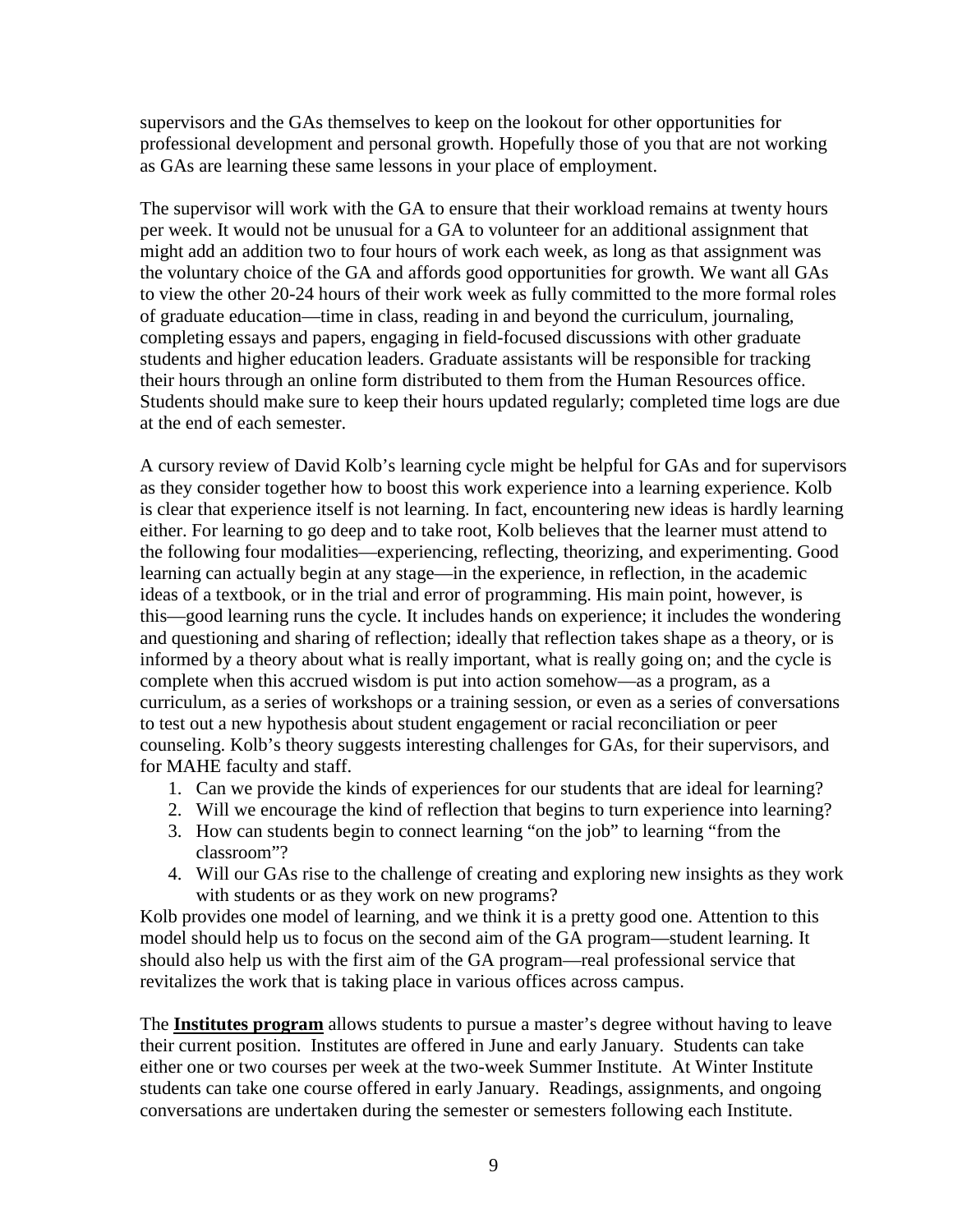The Institutes program is the ultimate in flexibility. Students who desire to finish the MAHE program in two to three years may take four courses each year by attending both weeks of Summer Institute. However, students who desire to take longer to complete the program may opt for two or three courses per year utilizing any combination of the Summer and Winter **Institutes.** 

**The self-directed studies program** offers students the opportunity to design their pursuit of the MAHE degree in the most feasible way. That is students interested in this format an simply choose courses whenever they are offered until they fulfill all of the program requirements ,whether it takes two to three years or four to five years for them to do so.

#### **Independent Studies**

Independent studies are allowed only under special circumstances. Any independent study request must be approved by the Program Director and should only be requested for extenuating circumstances and not convenience.

#### **Summer Institute**

Electives and foundation courses are taught during Summer Institute, which lasts for two weeks. Cohort students must take Leadership and Changel at Summer Institute. Summer Institute is held on Geneva's campus. Besides attending class, this is an incredible opportunity for students to meet other professionals in the field of higher education from colleges and universities all over the country. **Tentative** dates for Summer Institute 2017 are June 11 through June 24, 2017. Registration materials will be available in the spring.

#### **Winter Institute**

Only one course can be taken during this week. Winter Institute is typically held at Oglebay Resort in Wheeling, West Virginia. The dates for Winter Institute 2017 are January 2 through January 6, 2017. Course information and registration materials will be available later in the fall.

#### **Class Nights for Cohort Students**

Most classes in the cohort model are held on Tuesday evenings from 6 to 10 p.m. in Northwood Hall. You will find the accurate dates on the attached cohort schedule. In order to finish the accelerated program in approximately two years, you should follow the outlined schedule. Please note that you will have to take classes in the Institute format to complete elective courses.

#### **Course Registration**

Students enrolled in the cohort program are responsible for registering for their courses online and in sequence. Prior to registration (November for Spring classes and March for Fall classes) you will have an "e-advising" session with the MAHE registration coordinator (via email). Your "e-advising" email will notify you of the courses you should register for, and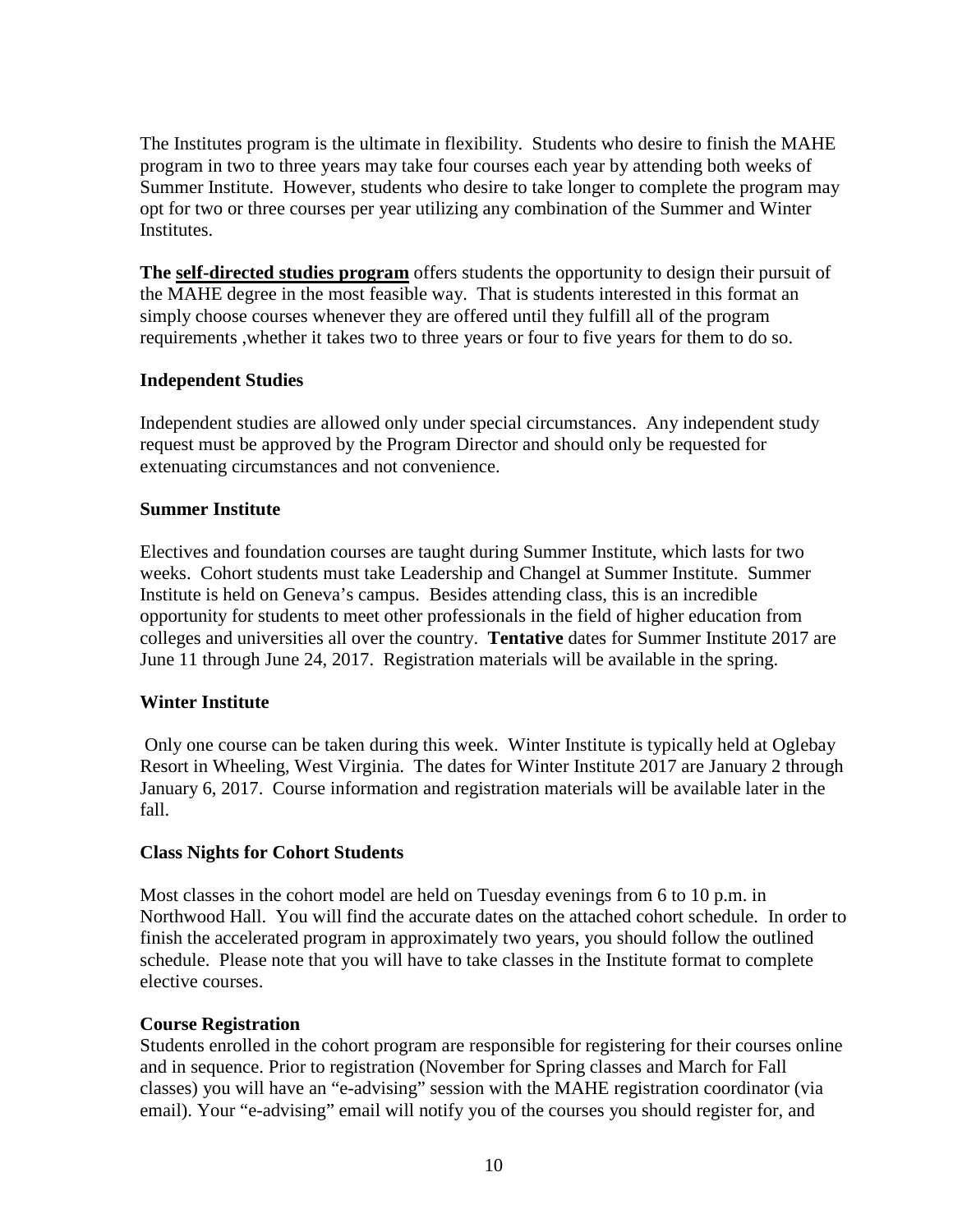inform you of any options that you have (elective choices, etc.).You will want to pay careful attention to the course numbers and section numbers that you are advised to take as each semester may have multiple courses with the same course number, or even the same professor, but differing section numbers. After you receive the "e-advising" email from the registration coordinator you will need to respond with a confirmation email so that the advising hold can be lifted off of your account. The process for registering online is easy and allows you to add or drop classes on your own. However, you will need to pay attention to communication you receive regarding registration, so please make sure that you check and save emails with the subject line "e-advising." Once you have confirmed your registration (by responding to the "e-advising" email) and the registration hold has been lifted off your account, you will be able to register for the courses you plan to take in the following semester. You will do this by logging into myGeneva and following the directions for how to register found here:<https://www.youtube.com/watch?v=NliFNuXutC0&feature=youtu.be>

## **Attendance Policy**

Our program requires that students attend all classes. However in the event of medical and/or personal circumstances that prohibit attendance, students must communicate with their respective professor **in advance** of class.

#### **Class Cancellation**

Classes may be cancelled from time to time because of various conditions, including weather. If you are in doubt about your class schedule, check your syllabus first. All weather related school closings can be located on Geneva's home page [\(www.geneva.edu\)](http://www.geneva.edu/) or listen to KDKA (1020 AM) or WBVP (1230 AM). You can also register for GC alert at [www.geneva.edu](http://www.geneva.edu/) to receive notifications of closings.

## **Grades and Graduation Requirements**

## **Grade Reports**

A 3.0 GPA is the minimum to earn a master's degree. Graduate students do receive academic credit for a grade of C but should be cautioned that C level work is not considered to be acceptable graduate work; students may not have more than two C's (includes  $+$  or  $-$ ). The GPA is calculated by adding the number of grade points earned and dividing by the semester hours that receive letter grades.

Repeating a course for which credit has been granted will not increase credit hours toward graduation, but the new grade earned may be substituted for the old in determining grade points. Credits graded F are included in the GPA but do not count toward graduation requirements. Repeating a course graded F does not increase the hours used to determine the GPA but will increase both grade points and credits toward graduation according to the new grade earned. No transfer courses will be allowed to make up an F grade.

Academic credits for specific courses cannot be used to meet the credit requirements of two degrees. That is, an undergraduate may, with permission, take a graduate course. Completion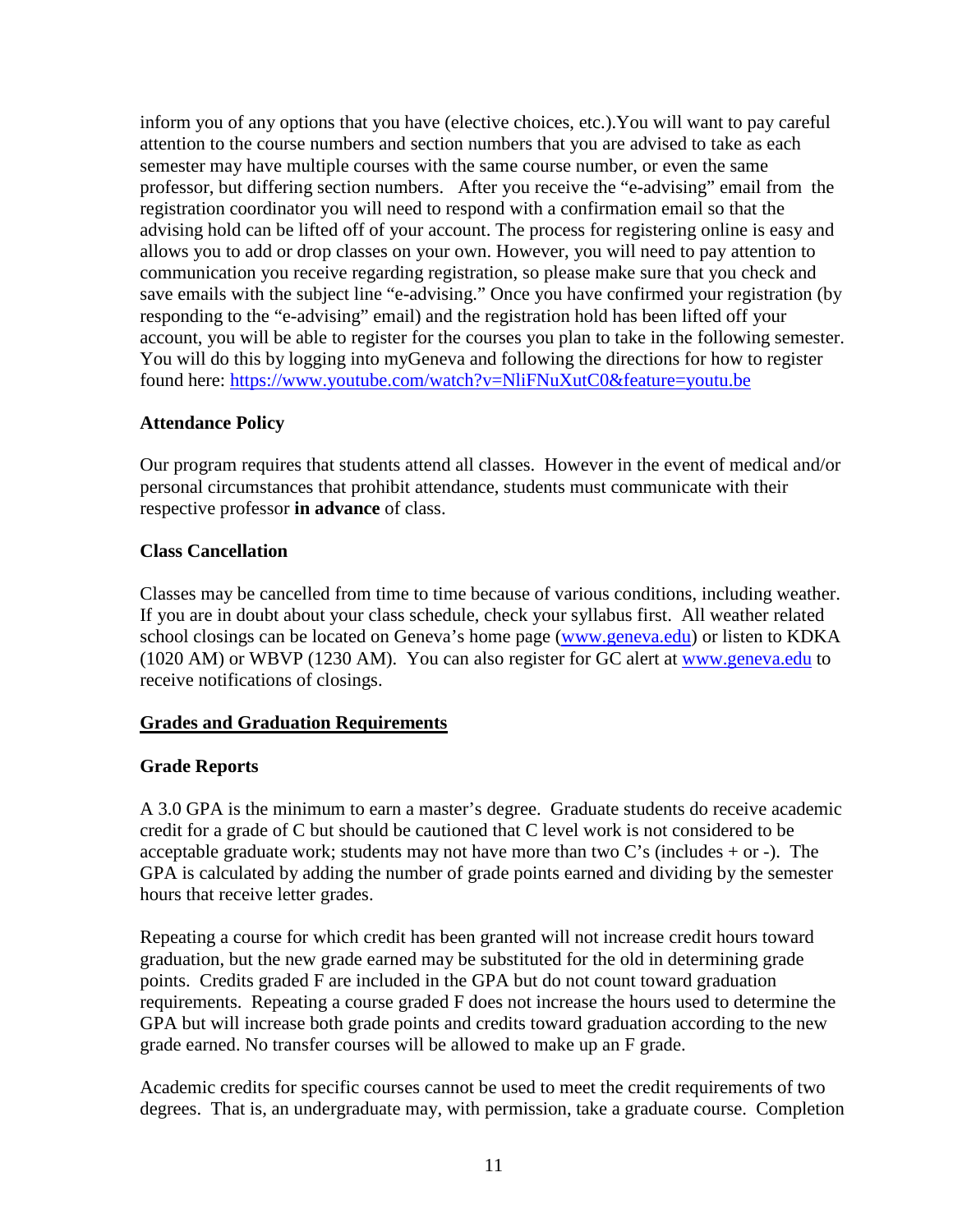of the course may mean that the student has met a course requirement when subsequently enrolled in the graduate program, but the credit for the course cannot be used to meet the credit-hour requirements of the graduate degree program. Consequently, in some cases where an undergraduate student took graduate-level classes, the student may need to take courses beyond the basic curriculum requirements to accumulate the credit hours needed for graduation.

Normally official grade reports are distributed online by the college registrar at the completion of each term. Your grade reports are available at [http://my.geneva.edu.](http://my.geneva.edu/)

## **Student Grievances**

If a student is dissatisfied with the grade awarded, course content, or the faculty member of record, they should first take any such grievance directly to the faculty member involved. If the student is not satisfied with the response from the faculty member, the issue should be discussed with the Director of the Higher Education Program. If the student is still not satisfied, a meeting with the Dean of Graduate, Adult, and Online education at Geneva College should be schedule.

## **Incompletes and Continuation Fees**

Grades that are incomplete after the last day of the semester will be entered as such on the student's transcript. The student will be given eight weeks to finish the incomplete assignment(s). If the work is not complete after the eight week deadline, a grade that reflects failing work on the incomplete assignment(s) will be recorded. If the final course grade is an F, the student will be expected to repeat the course.

An incomplete capstone grade is also given an eight week grace period to be completed. If the capstone is not complete at that time the student will be charged a continuation fee and will be given a semester to finish the capstone.

## **Graduation Requirements**

All MAHE students must complete 36 credit hours to graduate. Students must apply to graduate—this does not happen automatically. When a graduation application is mailed out by our office it must be completed by the student and returned to our office. Graduating students will participate in the annual graduate commencement ceremony held in May. If you are not able to attend the commencement ceremony you must notify the program director. All graduates will be mailed their diplomas. **Graduation for Cohort 21 is Saturday, May 5, 2018.**

## **Financial Policies**

## **Tuition**

Tuition is set annually on a semester-hour basis. Currently the program tuition is \$655 per credit hour. Payments can be made with cash, credit card, or a check made payable to Geneva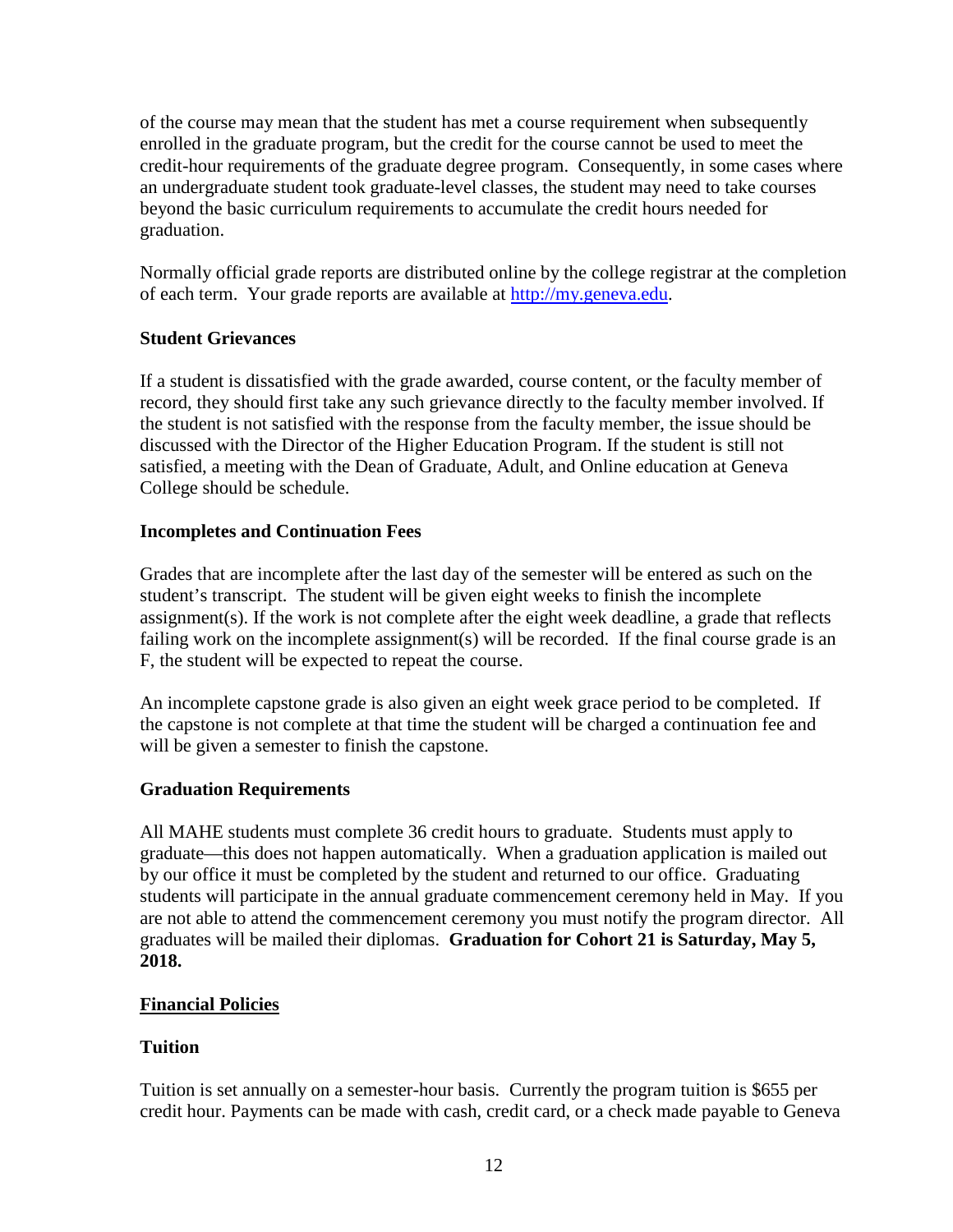College, and are due prior to the first class of every semester. Transcripts and diplomas will not be furnished until the student's account is paid in full. If a student's employer is willing to reimburse for graduate course work, the student must notify the respective program office and must complete paperwork provided by the Financial Aid office. We are required by law to include employer reimbursement benefits as estimated financial assistance when awarding financial aid. As a result, the Employer Reimbursement form is needed for all students before awarding. The form can be accessed here and returned by email, fax or mail: [http://www.geneva.edu/financial-aid/documents/Employer\\_Tuition\\_Reimbursement\\_form.pdf](http://www.geneva.edu/financial-aid/documents/Employer_Tuition_Reimbursement_form.pdf)

#### **Financial Aid**

Limited graduate assistantships and tuition discounts are available. Federal financial aid is available to graduate students in the form of loans only. A free application for federal student aid (FAFSA) form must be filed each year before any student can be considered for financial assistance. You are able to do this online at [www.fafsa.ed.gov](http://www.fafsa.ed.gov/) or you may file a paper copy that can be downloaded from the federal website. The federal financial aid policy continues to evolve each year; at this point the best option for graduate studies is often the federal loan program, but students with excellent credit may also consider private student loan options (more information is available at www.geneva.edu/fa). Geneva College's financial aid office has been approved to award loans under the Ford Federal Direct Loan Program to qualified students.

Graduate students are eligible for up to \$20,500 in unsubsidized Federal Direct Loan per academic year. This eligibility is not based on income or credit score, but is adjusted based on your tuition costs, enrollment status and other factors. Graduate students may use some of their loan money for housing and equipment such as computers. More information is available through our Financial Aid counselor, whom you can get in touch with through Allison Davis (724-847-5564)

Students who take six credits or more per semester are considered full-time and are eligible for financial aid. Students who are enrolled for less than six credit hours are not eligible for federal loans. You are also eligible for deferment from undergraduate loans when you are a full-time or a half-time student; part-time status does qualify a student to remain in deferment. Geneva subscribes to the National Student Clearinghouse from which the majority of loan agencies draw the enrollment status of students and it will automatically apply the deferment. If your loan agency does not subscribe to this service and/or requires additional confirmation, simply send your deferment forms to the Registrar's Office to be processed.

Because loans and deferment are based on the number of credits you are taking, it is **crucial**  that you speak to someone in the program or in Financial Aid before you drop any class. The effects can be far reaching. Also an incomplete grade will jeopardize a student's half-time or full-time status. Continued eligibility for financial aid is also based on *satisfactory academic progress,* adherence to filing deadlines, and on other eligibility requirements and guidelines set by the US Department of Education.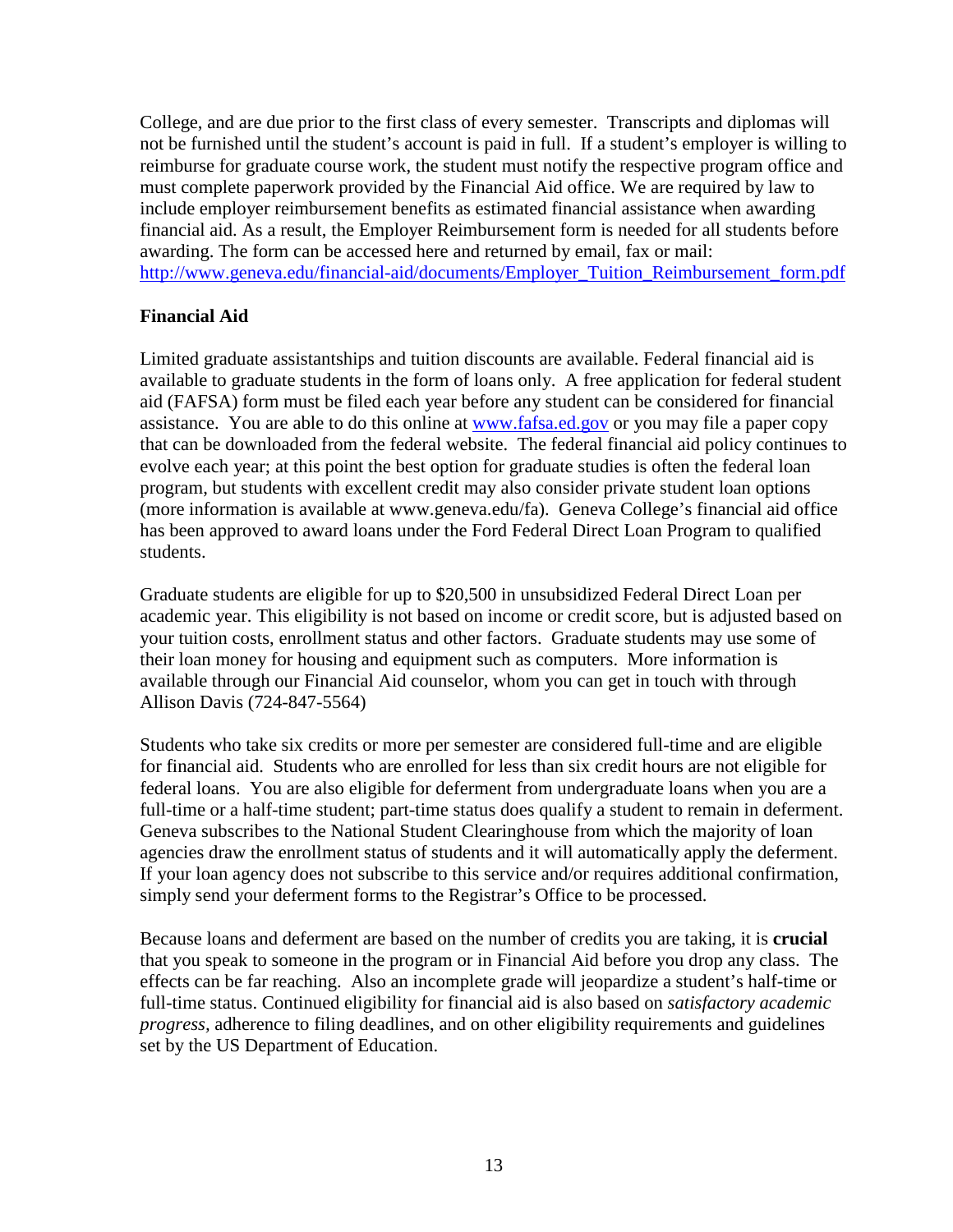#### **Accepting Your Financial Aid, Assistantships, and Discounts**

- You must **"accept"** your assistantship monies and/or financial aid through NetPartner. Even if you do not want or have not filed for loans but qualify for assistantship monies or a discount, you must **"accept"** your award money through NetPartner. NetPartner will use your Geneva email only.
- The financial aid office will email you and refer you to NetPartner if there are changes to your financial aid eligibility.
- To log in to NetPartner, go to this link: [https://finaid.geneva.edu](https://finaid.geneva.edu/) Click on the blue **FIRST TIME USER** link and read the instructions to create an account. You will need your social security number and your Geneva College ID number (no leading zeros). You will also need your phone number (that was used on your FAFSA or registration forms) to set up your NetPartner account. Additionally you will need to agree to the terms and conditions for using Net Partner. There is further information, including a short video, on Geneva's website <http://www.geneva.edu/financial-aid/netpartner>

#### **Refund Policy**

Students are expected to pay their bill in full upon receipt of electronic notification from Nelnet (bills will be sent to the email associated with the student account). The following refund policy is currently in place for all Geneva Graduate and Online programs:

- During  $1^{st}$  10% of term 0% 10% 100% Refund
- During  $2^{nd}$  10% of term 10.01% 20% 50% Refund
- After more than 20% of term  $-20.01\%$  and Greater  $-0\%$  Refund

(The calendar days of a term would be used to determine the length in the calculation.)

Any student who participates in summer or winter institute and then chooses to withdraw from the course will be responsible for paying 50% of the tuition (the audit fee).

#### **Billing Policy**

Bills will be distributed electronically and can be accessed online through Nelnet. You will receive a bill notification through Nelnet with a link to your Nelnet account. Below is an outline of how to set up your Nelnet account.

Students will receive billings at the beginning of each semester. It is the student's responsibility to insure payment is made upon receipt of this bill either directly or through student loans. All tuition payments must be made in full by the term before registration for the next term. It is important that your account is up to date to avoid an interruption in your registration, financial aid, and/or deferment status. If you have a discrepancy in your billing, please contact Allison Davis at 724-847-5564 or aldavis@geneva.edu.

#### **The steps for creating a student Nelnet account are**:

- 1. Log on to your myGeneva account
- 2. Click on Student Information tab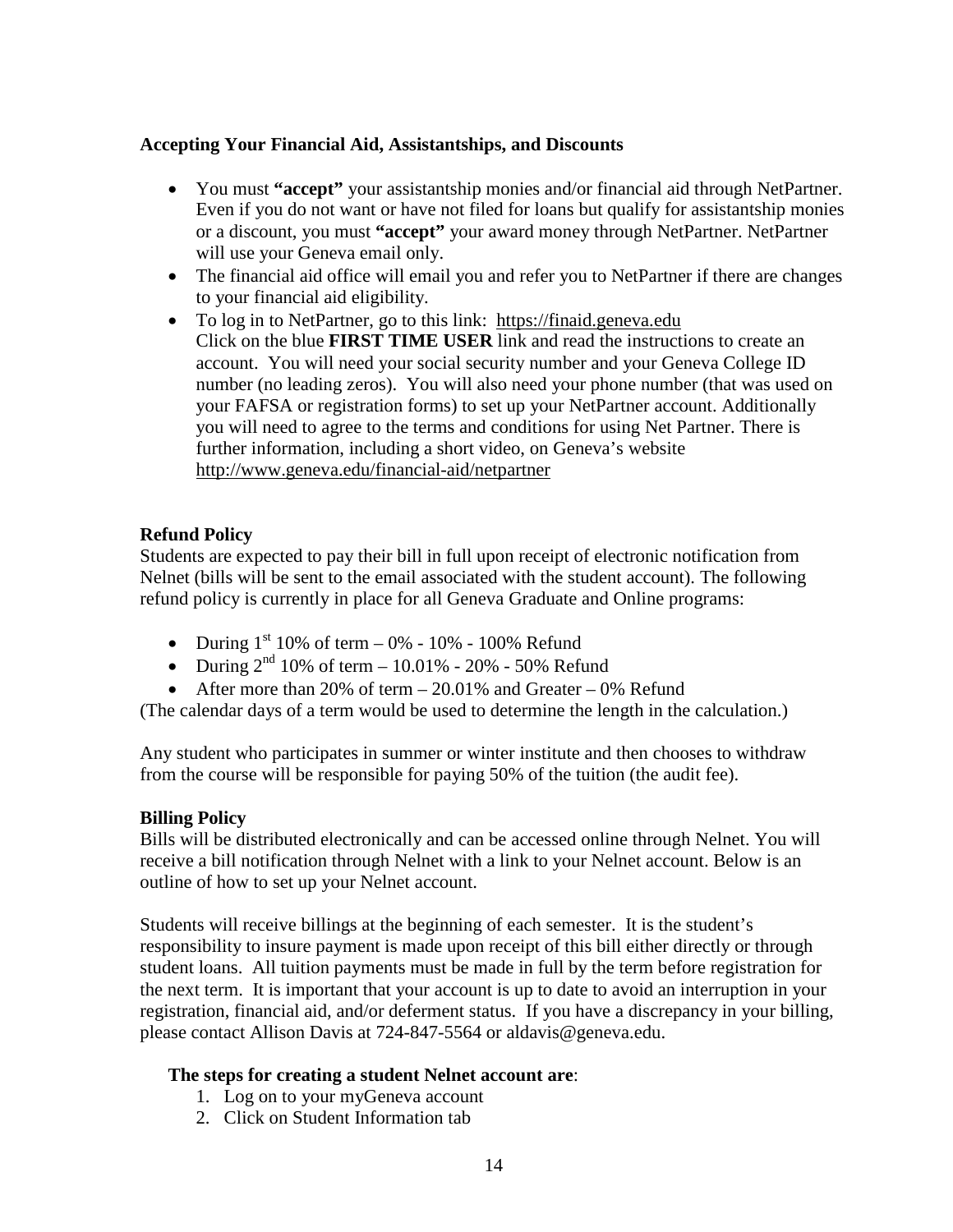- 3. Click on Student Account/Nelnet
- 4. Click on "Go to My Nelnet Account"
- 5. Arrive at the Create Account Page. The contact information used to set-up the Nelnet account will automatically populate on this page. Verify that everything is correct. Other than providing additional email addresses, do not make any demographic changes in Nelnet. This information does not get transferred back to the student information system at Geneva. If you need to change any demographic information, log into my.geneva.edu and click on "Personal Info" next to your login name at the top right corner of the screen. Click on the "Biographical Info" tab and then click on the pencil which allows you to edit the biographical information in the student information system at the college. (You may add additional emails to this page, but you must keep your Geneva email as the primary email account.)
- 6. Click "Next"
- 7. In order for Nelnet to verify your identity during a phone conversation, you will need to create two security questions and answers.
- 8. Click "Submit"
- 9. Arrive at "Home Page" in Nelnet. You have now completed setting up a Nelnet account.

This will take you to your **"Landing Page"** or **"Home Page"** in Nelnet.

#### **Continuation**

Please be advised of the program policies concerning the interruption of your cohort schedule. Any time continuation is interrupted, the student must submit the reason in writing to the program director as well as an indication of the time involved. If a student is out for a year or more, the student must re-apply to come back into the program. If the absence is under one year, the student must submit a request to have their admissions portfolio re-activated when he/she is ready to return. This request should be sent/emailed to the Program Coordinator. **Remember: Any changes in registration could affect your financial aid.**

#### **Academic Policies**

**Academic integrity** is a serious matter. Dishonesty is an affront to the character and law of God and an insult to the academy and to its professors. It destroys the basic building blocks for community because it violates freedom and trust, which are absolutely essential for effective learning. It limits the ability of the student to reach his or her potential as a child of God and citizen of the Kingdom. For these reasons it must be fully understood and closely monitored.

Definitions: Honesty is a personal quality of being authentic, truthful, whole or complete, and responsible. People who are honest will be trusted and respected by others. Dishonesty is the quality of being inauthentic and deceitful to others. It involves abusing or hiding the truth. It breaks trust between people, robs its victims of their sense of security and justice, and shows disrespect for Biblical standards of righteousness.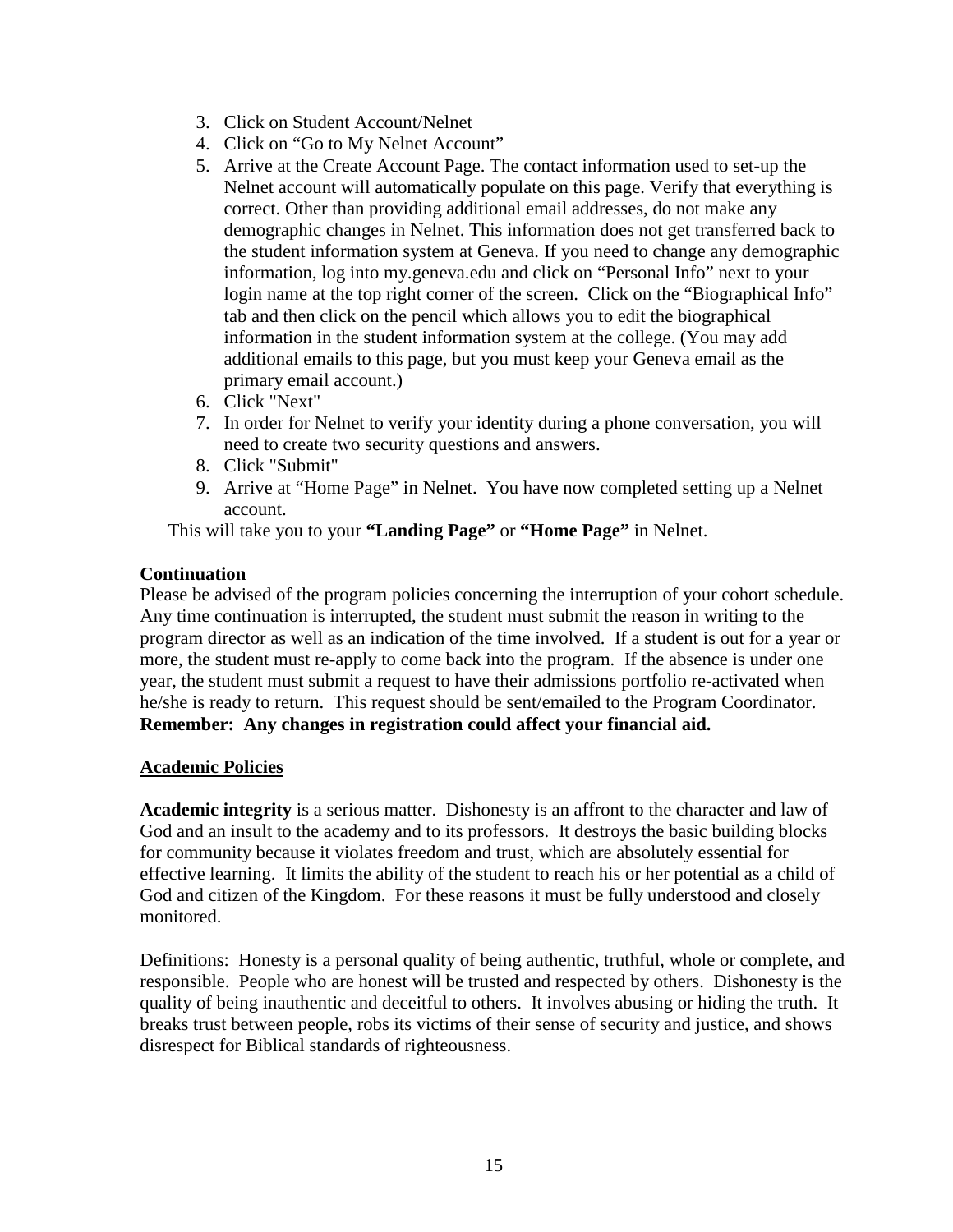There are several types of dishonesty that are specific to the academic community. Some of these behaviors typically occur outside the classroom and therefore have broader community implications.

1) Plagiarism: the misattribution or misrepresentation of the intellectual work of another person as one's own, including their ideas, pictorial or graphic materials and works 2) Inventing or falsifying information in an academic exercise, for example, making up a fictitious source or quote or intentionally giving an incorrect citation

3) Cheating: obtaining or attempting to obtain answers from another student for an academic test or exercise, or using unauthorized notes during an exam

4) Allowing one's own intellectual work to be dishonestly used by others, including sharing a term paper, examination, or diskette so that another student may cheat

5) Misrepresenting or disguising one's actions in order to deceive the instructor, including fabricating a reason for having missed a class or a deadline or turning in a paper for one class that was originally written for another class

6) Preventing other students from successfully completing an academic assignment for example, stealing materials from the library; stealing a diskette, textbook, or notes from another student; or hiding materials in the library

7) Forging a signature on, or unauthorized alteration of, academic documents such as transcripts, registration and drop-add forms.

**Intellectual Dishonesty Cases** have procedural guidelines that will be followed. Where the instructor has reason to believe that dishonest behavior has occurred, the parties involved should be confronted as soon as possible and all relevant materials confiscated where possible. If there is reasonable doubt about whether an offence has occurred, the instructor should warn the student or students. While instructors must be careful to avoid false accusation, they are free to exercise their professional judgment.

The instructor will confront the student or students involved and report the offense to the department chairperson for consultation. Prior to making a course-specific judgment about penalties to be imposed, the academic dean will be notified about the offense, who will determine if additional disciplinary action may be warranted. The academic dean will inform the dean of students for the purpose of record keeping and, if applicable, consideration of additional disciplinary measures to be taken. A staff member or administrator who discovers a case of academic dishonesty should report it to the academic dean.

In the case of academic dishonesty various sanctions are available. For an offense in the first five categories several penalty options can be taken, including but not limited to the following:

- Requiring the assignment or test in questions to be retaken, with a lower grade.
- Requiring makeup work, with or without a lower grade being assigned.
- Assigning a grade of zero for the assignment or test in question.
- Lowering the final grade for the course.
- Giving the student a failing grade for the course.
- Informal or formal warning to the student or students involved.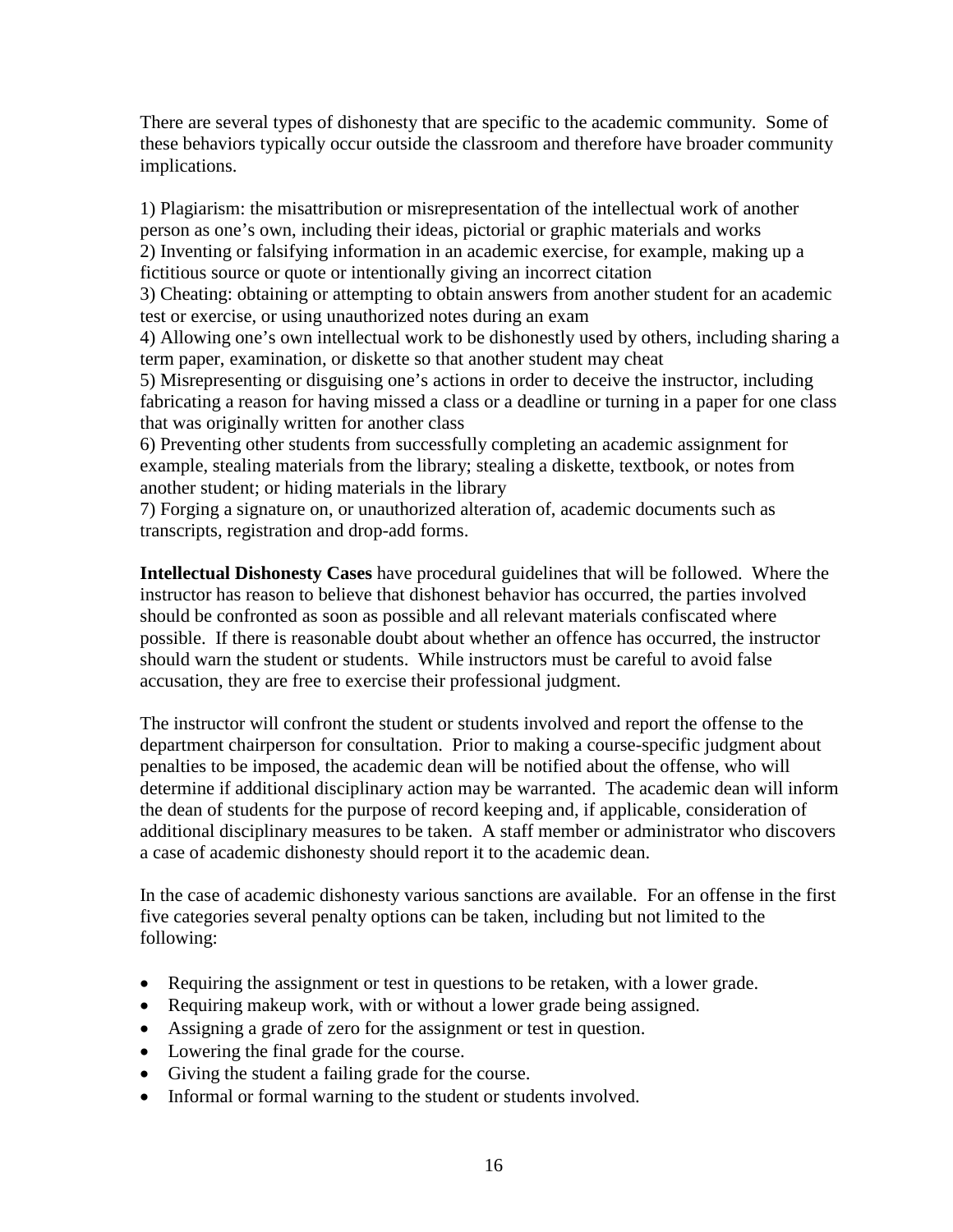In addition to the above sanctions, the instructor, Chief Academic Officer, Dean of Undergraduate Programs; or Vice President of Student Development may take other actions as well, requiring informal or formal apologies to the victim or victims.

Upon recommendation of the Chief Academic Officers, Dean of Undergraduate Programs or Vice President of Student Development invoke further penalties as warranted by an offense, including:

- \*Charging fines,
- \*Placing the student on academic and/or disciplinary probation,

For multiple or repeat offenses, the penalty imposed will normally be of greater severity. College policy allows for the possibility of suspension or dismissal upon the commission of a second offense.

Students have the right to appeal disciplinary actions taken in response to academic dishonesty. A faculty member's ruling can be appealed to the Director. If needed, further appeals are taken to an ad hoc committee of three faculty members appointed by the academic dean, the Provost, and finally to the president whose decision is final.

## **Student Services**

#### **Campus Services**

All on-campus services are available to our graduate students including food service in the dining hall and Brig (snack bar) (at a cost determined by Pioneer Catering), exercise facilities, health services, worship opportunities, recreational facilities and activities, technology access, and other student services.

## **Health Insurance**

Geneva College currently does not offer health insurance coverage for graduate students.

## **Career Development**

This office primarily serves the college's undergraduate students but is also available to graduate students for services such as portfolios, career opportunity research, and Graduate Record Exam (GRE) preparation. Resources that are provided include career-related books, videos, and reference materials. Computerized resources include career guidance software, Internet searches, and GRE preparation software. The career development center page on the college's website [\(www.geneva.edu\)](http://www.geneva.edu/) includes career guidance information, a calendar of events and recruiting schedules, and links to job banks and other career-related websites. Seminars are offered on self-assessment, resumes, cover letters, portfolios and interviewing skills.

## **Technology Services**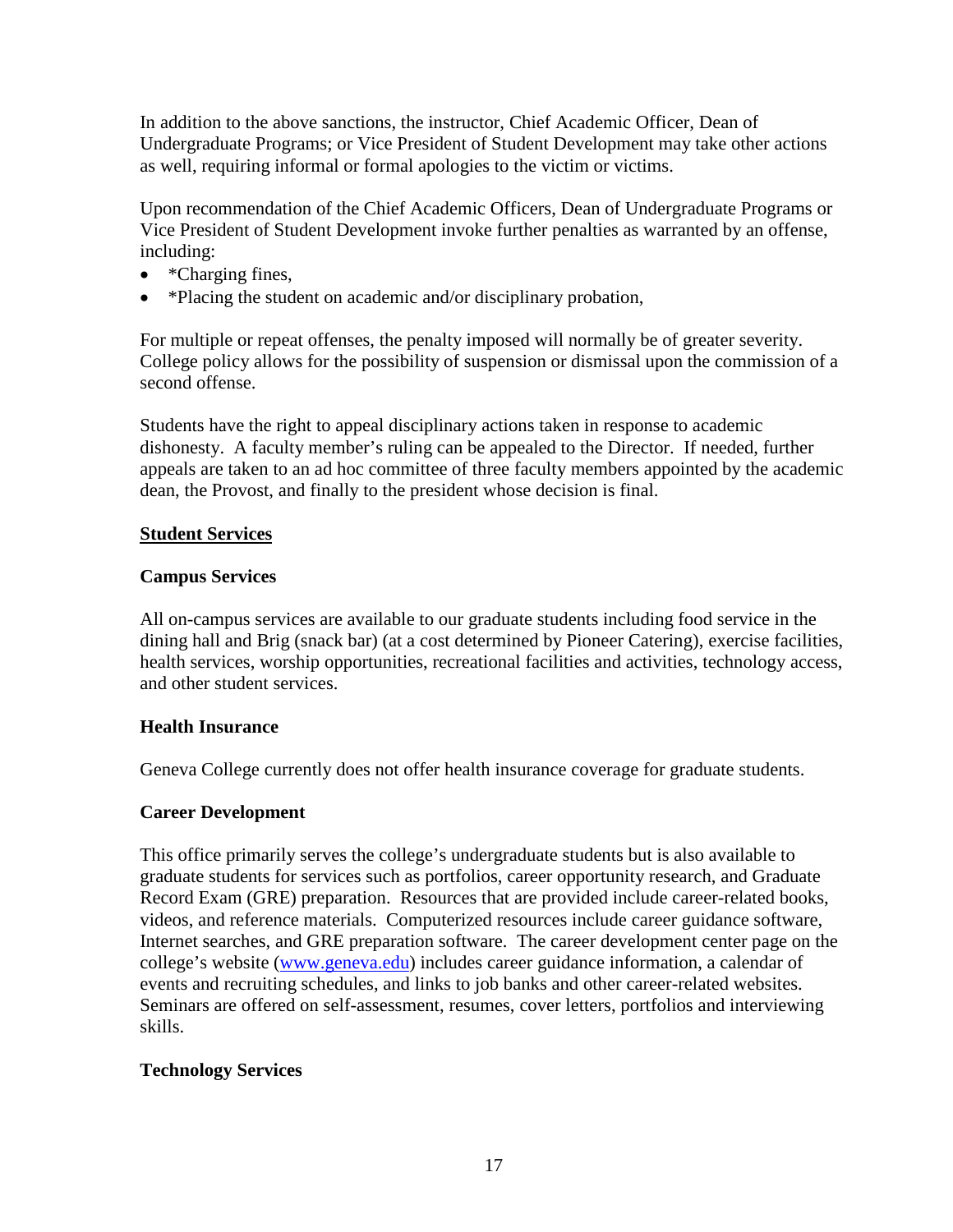The college has an extended array of technology to support graduate students. Included are two general computer labs (one in Northwood Hall and one in the Science & Engineering building), specialized labs in several locations, and computers that are available at many sites for student use.

## **McCartney Library**

Information about the library can be obtained by calling the main desk at 724-847-6563 or via the college website (under the *Academic* link). MacCAT is the library's online catalog and integrated library system. The library's website provides direct access to a rich assortment of electronic databases. These resources include full-text access to hundreds of journals as well. A valid ID card is required for library access at McCartney Library. Registered users may search McCartney Library collections, electronic resources, renew materials, or check their own library account.

## **Student Success Center**

The Student Success Office offers a variety of services and accommodations to students with disabilities based on appropriate documentation, nature of disability, and academic need. In order to initiate services, students should meet with the Director of this office at the start of the semester to discuss reasonable accommodation. If a student does not request accommodation or provide documentation, a faculty member is under no obligation to provide accommodations.

Students who suspect an undiagnosed disability, or experience an unanticipated physical problem during the semester, should also contact the Director immediately. The Director will provide support and direction, which may include administration of a learning disability screen and a referral for professional assessments. The Director will help students make informed decisions about further assessments, about appropriate resources, and about the implementation of specific academic strategies. The Director of the Student Success Center, Tom Pyle, can be contacted at 724-847-5005. Graduate students may also utilize the services of the Center which houses the Geneva College Writing Center. It is located on the second floor of Skye Lounge. Tutors are assigned to help students with any aspect of writing papers. Services include but are not limited to brainstorming ideas, organizing thoughts, writing paragraphs, and formatting papers.

## **ID Cards**

Graduate students are issued student ID cards. You will need a photo ID to check out books or instructional media in the library. Also note that any time a student ID is necessary for an event on campus (or off-campus for discounts) you can show your Geneva photo ID card.

Your ID photo can be taken and processed by the secretary in the Residence Life office. This office is located upstairs in Skye Lounge, Student Center.

## **Campus Store**